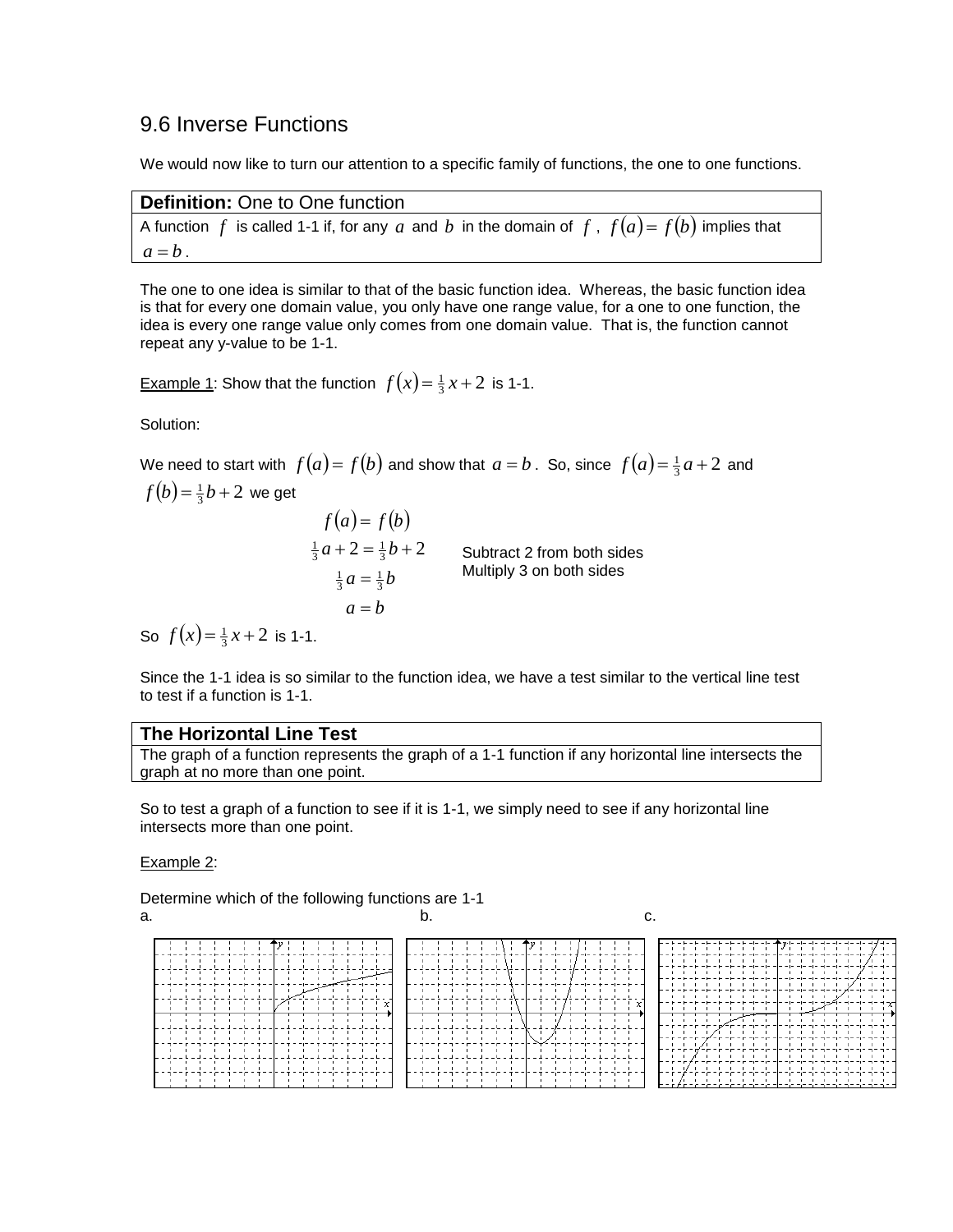Solution:

Clearly parts a. and c. pass the horizontal line test and part b. does not. Therefore, a. and c. are one to one functions and b. is not.

Although one to one functions are important, there main application comes in the way of the inverse function, which is our next definition.

#### **Definition:** Inverse function

Let  $f$  and  $g$  be two functions such that  $f(g(x)) = x$  for all x in the domain of  $g$  and  $g(f(x)) = x$  for all x in the domain of  $f$  , then the function  $g$  is called the inverse function of  $f$  , written  $f^{-1}$  .

For the sake of simplification, we will not worry about the domains involved. Readers curious about this can read about inverse functions in a precalculus textbook.

The idea of the inverse function is that two functions are inverses if the composition in both directions always gives you *x*.

#### Example 3:

Verify that the functions  $f(x) = 2x - 1$  and  $g(x) = \frac{1}{2}(x+1)$  are inverse functions.

Solution:

In order to verify that the functions are inverses we simply need to show that  $f(g(x)) = x$  and  $g(f(x)) = x$ . We will start with  $f(g(x)) = x$ .  $f(g(x)) = f(\frac{1}{2}(x+1))$  $=2(\frac{1}{2}(x+1))-1$  $=(x+1)-1$  $= x$ So  $f(g(x)) = x$ . Now we show  $g(f(x)) = x$ .  $g(f(x)) = g(2x-1)$  $=\frac{1}{2}((2x-1)+1)$  $=\frac{1}{2}(2x)$ 

So since  $f(g(x)) = x$  and  $g(f(x)) = x$ , the functions are inverse functions. We write g as  $f^{-1}(x) = \frac{1}{2}(x+1).$ 

 $= x$ 

As a consequence of the above definition we clearly get the following property.

| <b>Property of Inverse Functions</b>      |  |
|-------------------------------------------|--|
| $f(f^{-1}(x)) = x$ and $f^{-1}(f(x)) = x$ |  |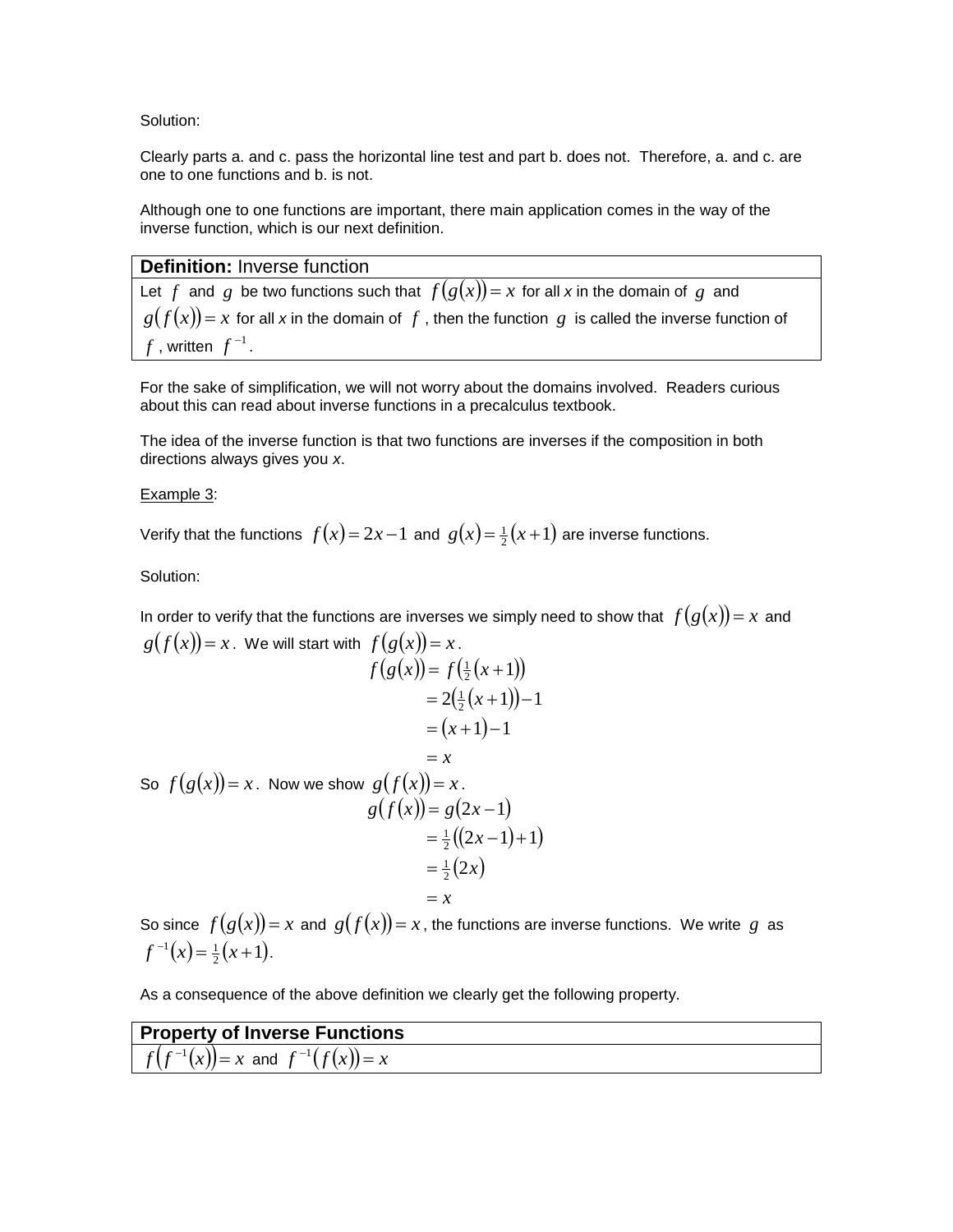We don't want to simply be able to show that two functions are inverse functions. We would actually like to start with a given function and find what the inverse function is, that is, if it exists. We have the following steps to finding the inverse function.

# **Finding an Inverse Function**

- 1. In the equation for  $f(x)$ , replace  $f(x)$  with  $y$ .
- 2. Interchange *x* and *y.*
- 3. Solve the resulting equation for *y*.
- 4. Replace y by  $f^{-1}(x)$ .

Example 4:

Let 
$$
f(x) = 6x + 1
$$
. Find  $f^{-1}(x)$ .

Solution:

First we replace  $f(x)$  with y to get  $y = 6x + 1$ . Now we interchange x and y to get  $x = 6y + 1$ . Next we solve the equation for *y*.

$$
x = 6y + 1
$$
  
\n
$$
x - 1 = 6y
$$
  
\n
$$
y = \frac{x - 1}{6}
$$
  
\nto get  $f^{-1}(x) = \frac{x - 1}{6}$ .

Example 5:

Let 
$$
f(x) = \frac{4}{x-2}
$$
. Find  $f^{-1}(x)$ .

Finally, we replace *y* by  $f^{-1}(x)$ 

Solution:

Again we will follow the steps outlined above.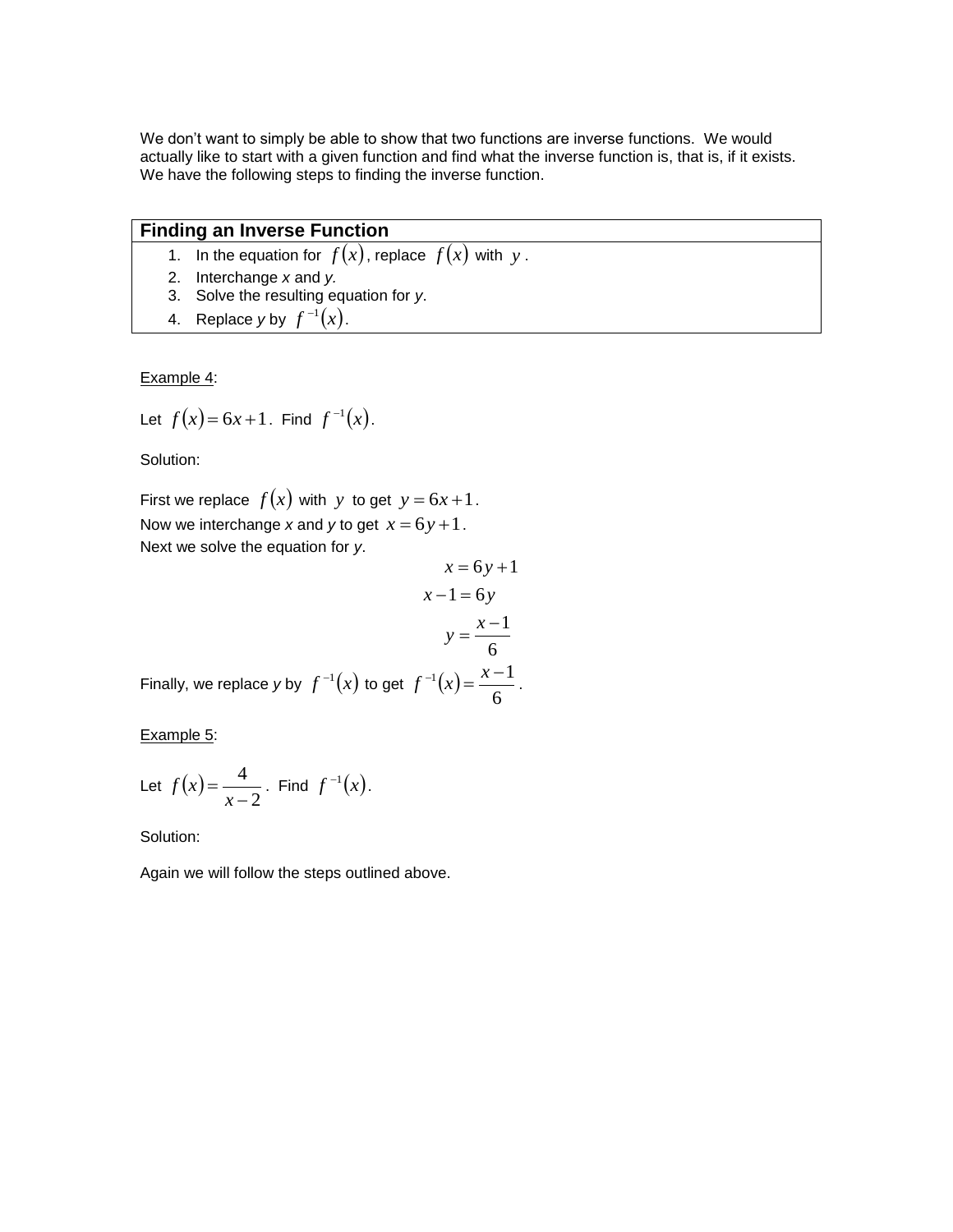$$
f(x) = \frac{4}{x - 2}
$$
  
\n
$$
y = \frac{4}{x - 2}
$$
  
\n
$$
x = \frac{4}{y - 2}
$$
  
\n
$$
y = 2
$$
  
\nSolve for y  
\n
$$
(y - 2)x = 4
$$
  
\n
$$
y = \frac{4}{x} + 2
$$
  
\n
$$
f^{-1}(x) = \frac{4}{x} + 2
$$
  
\nReplace y by f<sup>-1</sup>(x)  
\nReplace y by f<sup>-1</sup>(x)

Example 6:

Let  $f(x) = \frac{1}{2}$  $f(x) = \frac{1}{2}\sqrt[3]{x+1}$ . Find  $f^{-1}(x)$ .

Solution:

$$
f(x) = \frac{1}{2} \sqrt[3]{x+1}
$$
  
\n
$$
y = \frac{1}{2} \sqrt[3]{x+1}
$$
  
\n
$$
x = \frac{1}{2} \sqrt[3]{y+1}
$$
  
\n
$$
2x = \sqrt[3]{y+1}
$$
  
\nSolve for y  
\n
$$
y = 8x^3 - 1
$$
  
\nReplace x and y  
\nSolve for y  
\neliminate the radical  
\n
$$
y = 8x^3 - 1
$$
  
\nReplace y by  $f^{-1}(x)$ 

We can see from the last example that powers and roots are inverses of one another. So, when trying to find an inverse of an equation that contains exponents we take a radical of both sides and vice versa.

Notice by the way we find an inverse function, that since we interchange the roles of *x* and *y*, it would make sense that the domains and ranges would interchange as well, since they are associated with the *x* and *y* This is exactly the case. We state this as the following fact.

Fact: The domain of  $f$  is the range of  $f^{-1}$  and the range of  $f$  is the domain of  $f^{-1}$ . Or alternately, the domain of  $f^{-1}$  is the range of  $f$  and the range of  $f^{-1}$  is the domain of  $f$  .

Finally we would like to talk about the geometry of a function and its inverse function.

We start with the following condition.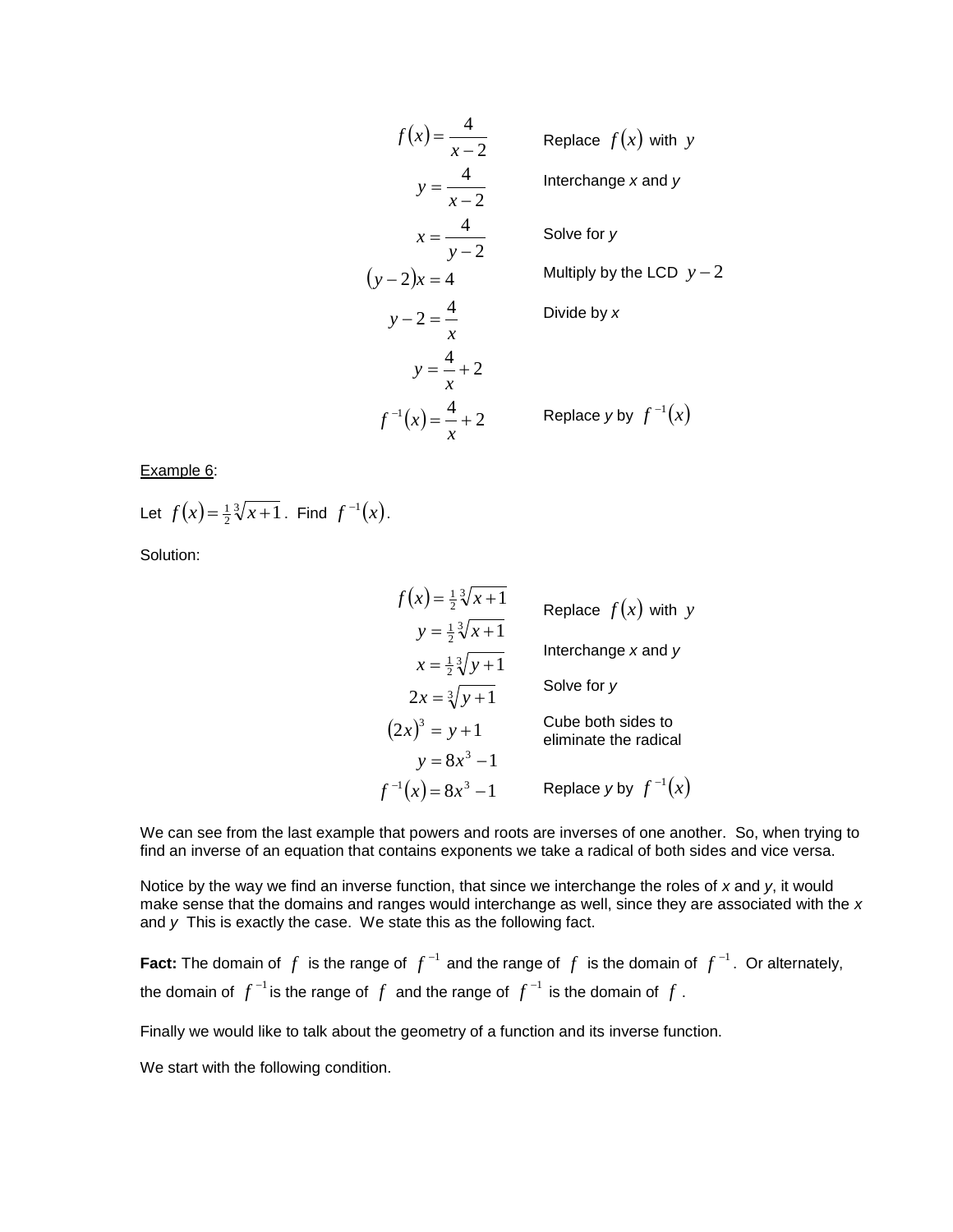### **Condition for an Inverse Function**

A function has an inverse function if and only if it is 1-1

What that means for us is that a function has an inverse function only when it passes the horizontal line test.

More importantly though is the relationship between the graphs of a function and its inverse function.

Since in order to find an inverse function we interchange the roles of x and y, then it would make sense that if the point (a, b) is on the graph of a function then (b, a) would have to be on the inverse function. This relationship corresponds to a reflection across the line  $y = x$ .

So if the graph of *f*

is  $\qquad \qquad$  Then the graph of  $\ f^{-1}$  would be

|  | $\lceil$ 3 | -C | <b>Contract Contract Contract</b> |  | and the contract of the contract of |     |    |    |  |
|--|------------|----|-----------------------------------|--|-------------------------------------|-----|----|----|--|
|  |            |    | $\sim$                            |  |                                     |     |    |    |  |
|  |            |    |                                   |  |                                     |     |    |    |  |
|  |            |    |                                   |  |                                     |     |    |    |  |
|  |            |    |                                   |  |                                     |     |    |    |  |
|  |            |    |                                   |  |                                     |     |    |    |  |
|  |            |    |                                   |  |                                     |     |    |    |  |
|  |            |    |                                   |  |                                     | 'n. | 15 | 16 |  |
|  |            |    |                                   |  |                                     |     |    |    |  |

|    |  | 3 | $\alpha = 10^6$ |    |                |              |                      |   |                            |              |    |  |
|----|--|---|-----------------|----|----------------|--------------|----------------------|---|----------------------------|--------------|----|--|
|    |  |   |                 |    |                |              |                      |   |                            |              |    |  |
|    |  | 2 |                 |    |                |              | w<br>v               |   |                            |              |    |  |
|    |  |   |                 |    |                |              | <b>COLLA</b>         |   |                            |              |    |  |
|    |  |   |                 |    | ۰.             | $\mathbf{L}$ | 50<br><b>COLLEGE</b> |   | $\mathbf{r}$<br><b>THE</b> |              |    |  |
|    |  |   |                 |    |                |              |                      |   |                            |              |    |  |
|    |  | o |                 |    |                |              |                      |   |                            |              |    |  |
| ш. |  |   |                 | н. | $\overline{2}$ |              | -12                  | ٠ | $\frac{1}{4}$              | $\mathbf{r}$ | 16 |  |
|    |  |   |                 |    |                |              |                      |   |                            |              |    |  |

If we graph these on the same axis along with the line  $y = x$  we can really see the reflection.



Example 7:

Given the graph of  $f$  , graph  $f^{-1}$  . a. b.





Solution:

We simply need to reflect each graph over the line  $y = x$ .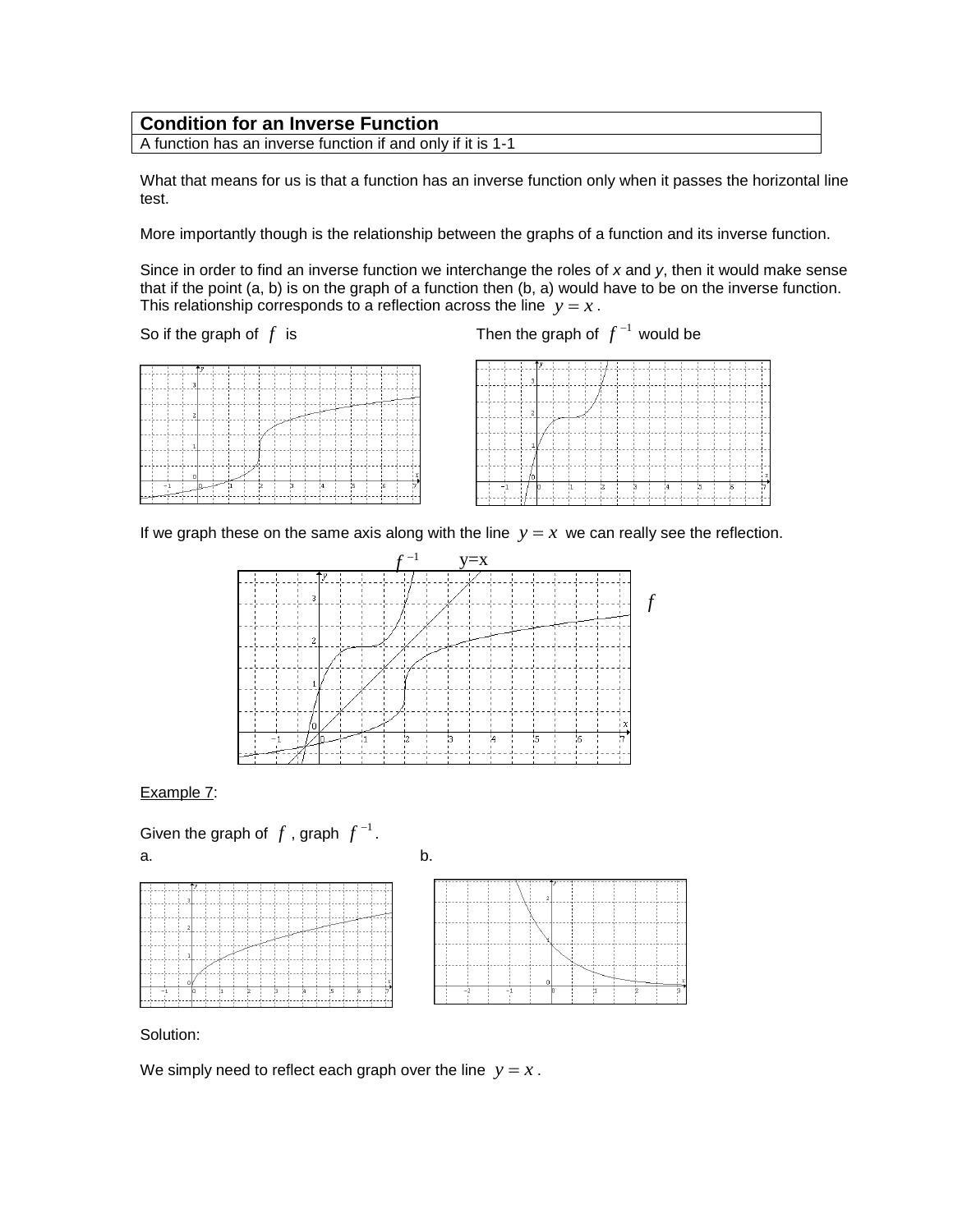

### **9.6 Exercises**

*x*

111111111111111

 $-6$ ;  $-4$ ;

Show that the following functions are 
$$
1-1
$$
.

 $^{-1}$ 

 $\frac{1}{2}$ 

1. 
$$
f(x)=7x+4
$$
  
\n2.  $f(x)=4x+9$   
\n3.  $f(x)=\frac{1}{3}x+\frac{1}{4}$   
\n4.  $f(x)=-\frac{1}{2}x+3$   
\n5.  $g(x)=\sqrt{x-1}$   
\n6.  $g(x)=\sqrt{2-x}$   
\n7.  $g(x)=2\sqrt[3]{x}$   
\n8.  $g(x)=\frac{1}{x}$   
\n9.  $h(x)=\frac{1}{x+1}$   
\n10.  $h(x) = \frac{2}{x}-3$ 

44444444

1113-61113-411

 $\overline{\mathbf{z}}$ 

13

\*\*\*\*\*\*\*\*\*\*

Determine if the graph represents a 1-1 function.  $11.$  12. 13.

|  |  |  |  |  |  |  |  |  |  |  |      |  |  |       |                      |   | у.                 |  | - 11     |      | $\cdots$ |                                |    |  |    |  |  |  |  |  |  |
|--|--|--|--|--|--|--|--|--|--|--|------|--|--|-------|----------------------|---|--------------------|--|----------|------|----------|--------------------------------|----|--|----|--|--|--|--|--|--|
|  |  |  |  |  |  |  |  |  |  |  |      |  |  |       |                      |   |                    |  | ran in   | - 97 |          |                                | 70 |  |    |  |  |  |  |  |  |
|  |  |  |  |  |  |  |  |  |  |  |      |  |  |       |                      |   |                    |  |          |      | v        | -----------------              |    |  |    |  |  |  |  |  |  |
|  |  |  |  |  |  |  |  |  |  |  |      |  |  |       |                      |   |                    |  |          |      |          |                                |    |  |    |  |  |  |  |  |  |
|  |  |  |  |  |  |  |  |  |  |  |      |  |  |       |                      |   |                    |  |          |      | -------  |                                |    |  |    |  |  |  |  |  |  |
|  |  |  |  |  |  |  |  |  |  |  |      |  |  |       |                      |   |                    |  |          |      |          | والمحاف والمحساس المسأل بالمدو |    |  |    |  |  |  |  |  |  |
|  |  |  |  |  |  |  |  |  |  |  |      |  |  |       |                      |   |                    |  | $\cdots$ |      |          |                                |    |  |    |  |  |  |  |  |  |
|  |  |  |  |  |  |  |  |  |  |  |      |  |  |       | $\sim$ $\sim$ $\sim$ |   |                    |  |          |      |          |                                |    |  |    |  |  |  |  |  |  |
|  |  |  |  |  |  |  |  |  |  |  |      |  |  |       |                      |   | <del>id/try</del>  |  |          |      |          |                                |    |  |    |  |  |  |  |  |  |
|  |  |  |  |  |  |  |  |  |  |  |      |  |  |       |                      |   | a a bashka ata ata |  |          |      |          |                                |    |  |    |  |  |  |  |  |  |
|  |  |  |  |  |  |  |  |  |  |  |      |  |  |       |                      |   |                    |  |          |      |          |                                |    |  |    |  |  |  |  |  |  |
|  |  |  |  |  |  |  |  |  |  |  |      |  |  |       |                      |   |                    |  |          |      |          |                                |    |  |    |  |  |  |  |  |  |
|  |  |  |  |  |  |  |  |  |  |  | $-2$ |  |  |       | п.                   |   |                    |  |          |      | z.       |                                |    |  | æ. |  |  |  |  |  |  |
|  |  |  |  |  |  |  |  |  |  |  |      |  |  |       | $\mathbf{f}$         |   |                    |  |          |      |          |                                |    |  |    |  |  |  |  |  |  |
|  |  |  |  |  |  |  |  |  |  |  |      |  |  | ---   |                      |   |                    |  |          |      |          |                                |    |  |    |  |  |  |  |  |  |
|  |  |  |  |  |  |  |  |  |  |  |      |  |  |       |                      |   |                    |  |          |      |          |                                |    |  |    |  |  |  |  |  |  |
|  |  |  |  |  |  |  |  |  |  |  |      |  |  |       | L٥                   | × |                    |  |          |      |          |                                |    |  |    |  |  |  |  |  |  |
|  |  |  |  |  |  |  |  |  |  |  |      |  |  |       |                      |   | .                  |  |          |      |          |                                |    |  |    |  |  |  |  |  |  |
|  |  |  |  |  |  |  |  |  |  |  |      |  |  | $+ -$ |                      |   | . .                |  |          |      |          |                                |    |  |    |  |  |  |  |  |  |
|  |  |  |  |  |  |  |  |  |  |  |      |  |  |       |                      |   |                    |  |          |      |          |                                |    |  |    |  |  |  |  |  |  |
|  |  |  |  |  |  |  |  |  |  |  |      |  |  |       |                      |   |                    |  |          |      |          |                                |    |  |    |  |  |  |  |  |  |
|  |  |  |  |  |  |  |  |  |  |  |      |  |  |       |                      |   |                    |  |          |      |          |                                |    |  |    |  |  |  |  |  |  |
|  |  |  |  |  |  |  |  |  |  |  |      |  |  |       |                      |   |                    |  |          |      |          |                                |    |  |    |  |  |  |  |  |  |



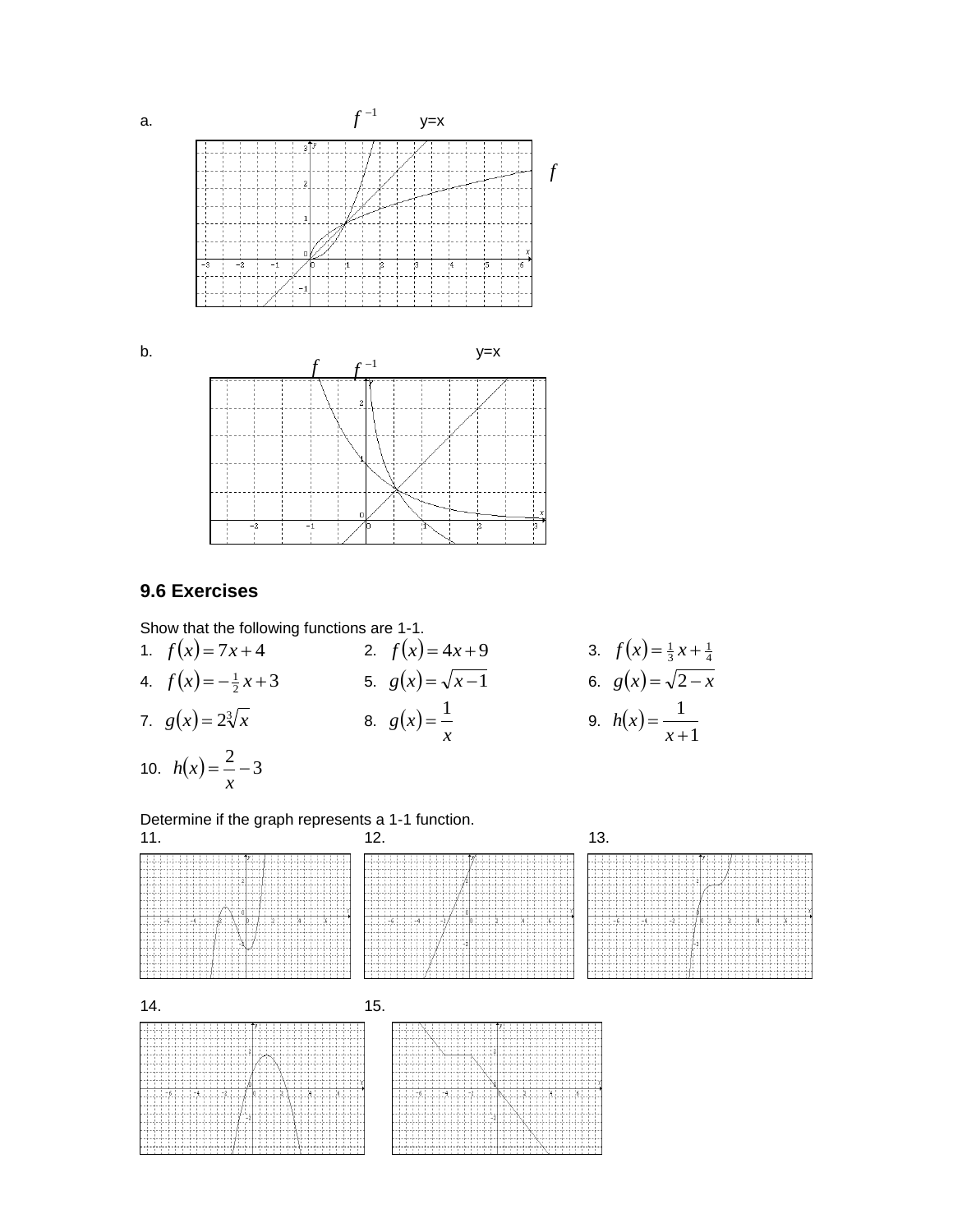Verify that the two functions are inverse functions.  $\sqrt{5}$ 

16. 
$$
f(x) = 2x - 5
$$
,  $g(x) = \frac{x+5}{2}$   
\n17.  $f(x) = x^7$ ,  $g(x) = \sqrt[7]{x}$   
\n18.  $f(x) = x^{\frac{1}{5}}$ ,  $g(x) = x^5$   
\n19.  $f(x) = 3 + \frac{1}{x}$ ,  $g(x) = \frac{1}{x-3}$   
\n20.  $f(x) = \sqrt[3]{x+1}$ ,  $g(x) = x^3 - 1$   
\n21.  $f(t) = t^3 - 1$ ,  $g(t) = \sqrt[3]{t+1}$   
\n22.  $f(u) = \frac{4}{3-u}$ ,  $g(u) = 3 - \frac{4}{u}$   
\n23.  $f(x) = \frac{1}{16}x^4$ ,  $g(x) = 2\sqrt[4]{x}$   
\n24.  $f(x) = (x+2)^5$ ,  $g(x) = \sqrt[5]{x-2}$   
\n25.  $f(x) = x^3 + 1$ ,  $g(x) = \sqrt[3]{x-1}$   
\n26.  $f(n) = \frac{1}{1+n}$ ,  $g(n) = \frac{1}{n} - 1$   
\n27.  $f(x) = \frac{4}{x-2} + 3$ ,  $g(x) = \frac{4}{x-3} + 2$   
\n28.  $f(x) = \frac{5}{3x-9}$ ,  $g(x) = \frac{5}{3x}$   
\n30.  $f(x) = 4 - \sqrt[15]{x+1}$ ,  $g(x) = (4-x)^{15} - 1$ 

3 1  $\overline{a}$ 

 $=$ *x*

 $=$ *x*

*g x*

3  $\frac{4}{1}$  $\overline{a}$ 

1  $\frac{2}{1}$  $\ddot{}$ 

 $=$ *x*

Find the inverse of the following.

| 31. $f(x)=7x+4$                | 32. $f(x)=4x+9$                         | 33. $f(x) = \frac{1}{3}x + \frac{1}{4}$ |
|--------------------------------|-----------------------------------------|-----------------------------------------|
| 34. $f(x) = -\frac{1}{2}x + 3$ | 35. $f(x) = \frac{1}{2} - \frac{1}{4}x$ | 36. $g(x) = \frac{1}{3} + \frac{1}{9}x$ |
| 37. $g(x) = \sqrt{x}$          | 38. $g(x) = 2\sqrt[3]{x}$               | 39. $g(x) = \sqrt[3]{2-x}$              |
| 40. $g(x) = \sqrt{x+1}$        | 41. $g(x) = x^3 + 4$                    | 42. $g(x) = -x^3 - 2$                   |
| 43. $g(x) = 2x^2 + 4$          | 44. $h(x)=1-x^2$                        | 45. $h(x) = \frac{1}{x}$                |
| 46. $h(x) = \frac{2}{x} - 3$   | 47. $h(x) = \frac{1}{x+1}$              | 48. $h(x) = \frac{1}{2x-3}$             |
| 49. $h(x) = \frac{1}{x-1} + 3$ | 50. $f(x) = \frac{1}{2}\sqrt{x-2} + 1$  | 51. $f(x) = \sqrt[3]{2x-3} + 2$         |
| 52. $f(x) = \frac{x}{x+1}$     | 53. $f(x) = \frac{2x}{x-2}$             | 54. $g(x) = \frac{3x+1}{2-x}$           |
| 55. $g(x) = \frac{x-1}{x+1}$   | 56. $g(x) = 2 - 2x^3$                   | 57. $h(x) = 7x^4 + 8$                   |
| 58. $g(x) = \sqrt[3]{x-3} - 2$ | 59. $f(x) = -2\sqrt{x+1} - 1$           | 60. $g(x) = \sqrt{x^2 + 1}$             |
| 61. $f(x) = \sqrt[3]{x^3 - 2}$ | 62. $h(x) = \frac{3x-1}{2x-1} + 1$      | 63. $f(x) = \frac{1}{x^2} - 2$          |
| 64. $g(x) = \frac{4}{x^2 + 1}$ | 65. $h(x) = \frac{1}{\sqrt[3]{x}} + 2$  |                                         |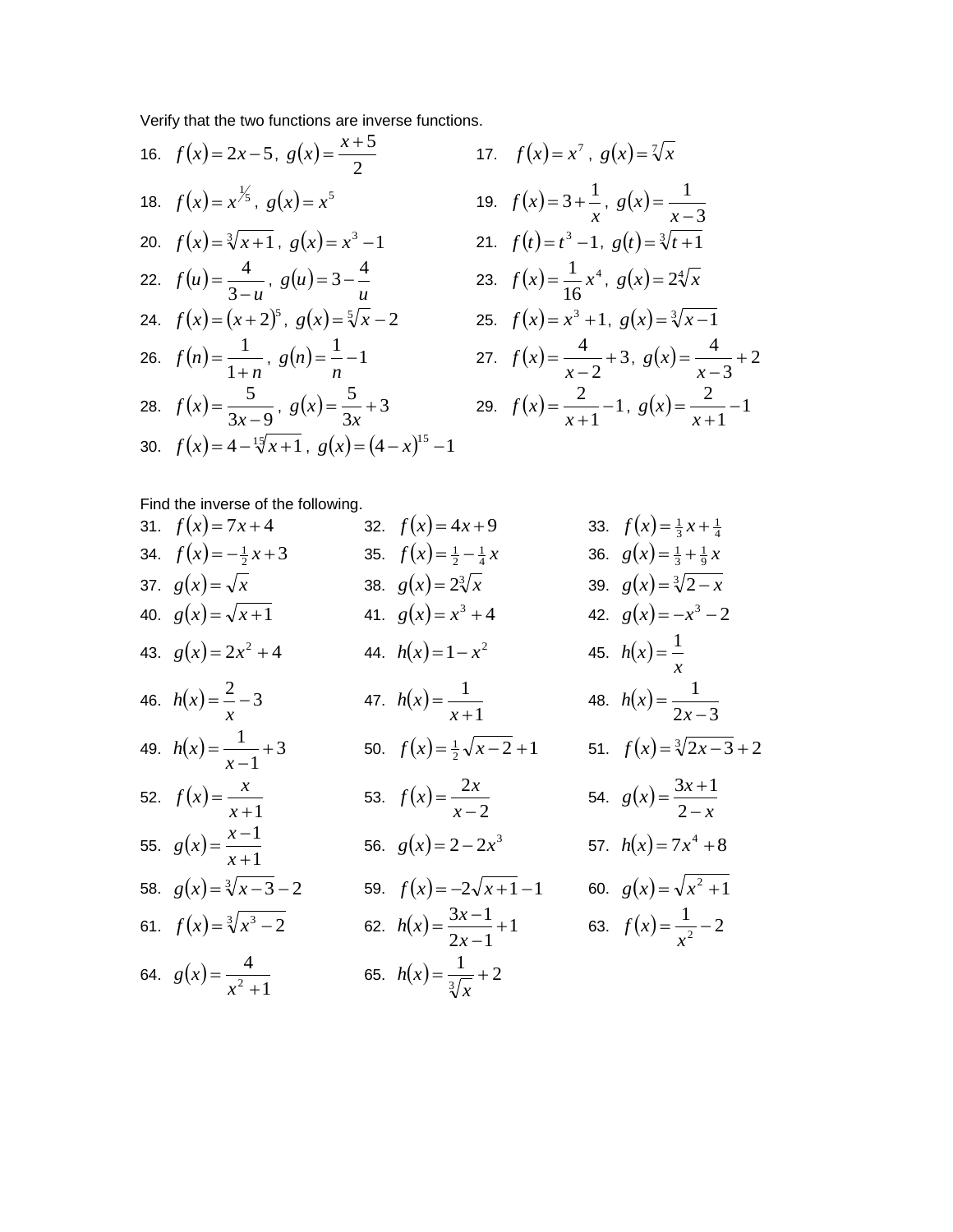Given the graph of  $f$  , graph  $f^{-1}$  .



In Exercises 31-65 we found the inverse of a function using the techniques we learned in this section. However, sometimes these techniques fail us. For example, if  $f(x)$  =  $x^2$  then we can calculate  $f^{-1}$  to get  $f^{-1}(x)$  =  $\sqrt{x}$  . But,  $f(x)$  =  $x^2$  is not 1-1 and therefore cannot have an inverse function. However, if we change the domain to make it a 1-1 function, then it can have an inverse function. We simply change the domain of  $f$  to be  $x \ge 0$ . Similarly, if we started with  $f(x) = \sqrt{x}$  we change the domain of  $f^{-1}(x)$   $=$   $x^2$  to  $x \ge 0$  thereby making it 1-1.

For the following exercises, find  $f^{-1}$  . Be sure to consider all domain stipulations. State the domain and range of each  $f$  and  $f^{-1}$ .

**75.**  $f(x) = \sqrt{x+1}$  **76.**  $f(x) = \sqrt{x-2}$  **77.**  $f(x) = \sqrt{x+1}$ **78.**  $f(x) = \sqrt[4]{x-2}$  **79.**  $f(x) = \sqrt[4]{2-x}$  **80.**  $f(x) = \sqrt[4]{x-1}-1$ 81.  $f(x)=x^2+1, x \ge 0$  82.  $f(x)=(x-1)^2, x \ge 1$ 83.  $f(x) = (x+2)^2, x \le -2$ <br>84.  $f(x) = x^2 + 2, x \le 0$